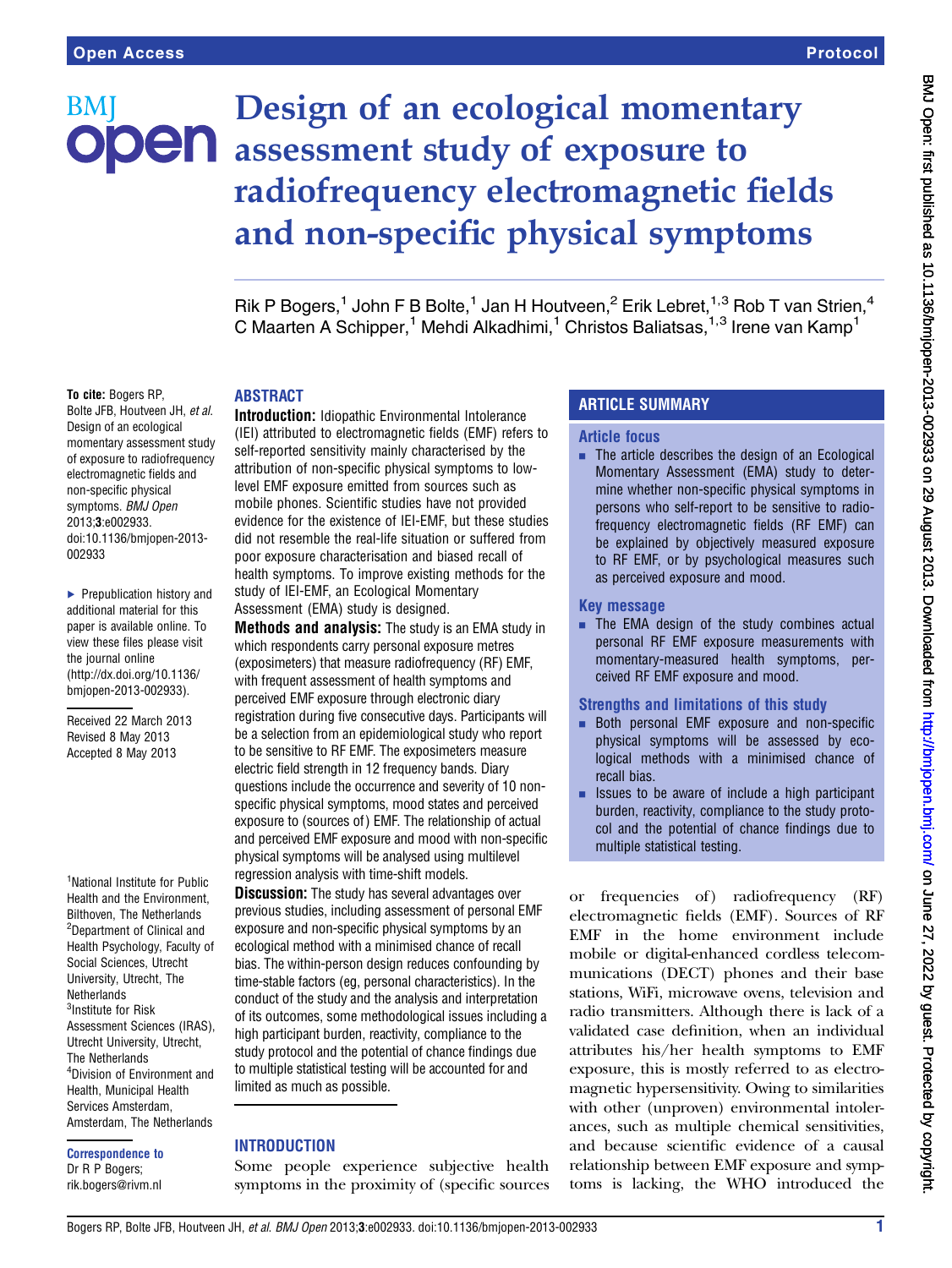broader term Idiopathic Environmental Intolerance  $(IEI).$ <sup>1</sup> When afflicted persons attribute their illness to EMF, it is referred to as IEI-EMF. The health symptoms of IEI-EMF are non-specific and differ from person to person. <sup>1</sup> Frequently mentioned symptoms include fatigue, headaches, concentration problems, nervousness and tinnitus.<sup>2</sup> IEI-EMF has been found to be associated with limitations in social and occupational functioning. $3<sup>3</sup>$  The prevalence of IEI-EMF in the population is estimated to be 1.5–5%,  $356$  but a prevalence as high as 13% has also been reported.7 These differences are due to the population under study (Western countries vs Taiwan), and probably also the instruments or definitions that were used.<sup>8</sup> For the Netherlands, an estimate of the prevalence of IEI-EMF is not yet available.

Scientific studies have not provided convincing evidence for the existence of a causal bioelectromagnetic mechanism for non-specific health symptoms.<sup>9</sup> Alternative explanations for IEI highlight the role of psychological mechanisms, such as hyper vigilance to threat stimuli, attention bias and somatosensory amplification.<sup>10</sup> For IEI-EMF, some findings suggest that nocebo responses account for the symptoms,<sup>9 11</sup> in which concerns about a perceived harm precede the development of symptoms. Indeed, persons who suffer from IEI-EMF have relatively high levels of mental distress, anxiety, depression and worries about modern life.<sup>12-14</sup> Several studies have demonstrated a relationship between negative affect and non-specific health symptoms.<sup>15</sup>

Most evidence for the lack of an association between EMF exposure and non-specific physical symptoms is derived from short-term provocation studies in the laboratory, which have been criticised because of their lack of internal and external (ecological) validity. Criticisms include that a visit to the laboratory may cause anxiety that influences the results, that EMF exposure in the experimental setting does not resemble real-life EMF exposure, and that follow-up times are insufficiently long to capture participants' responses.<sup>9</sup> Observational studies are subject to other forms of bias due to errors in the recall of symptoms (recall bias) and in the assessment of EMF exposure.<sup>16</sup>

The limitations aforementioned can be solved by ecological momentary assessment (EMA). With EMA, the assessment is momentary, on the spot in real life, and captures life as it is lived. $17 \text{ 18}$  More precise and ecologically valid EMA measurement of personal RF EMF exposure can be performed with exposimeters.<sup>19</sup> This produces more valid estimates than other methods, such as self-reported exposure, geo-coded distance from sources of RF EMF (eg, base stations) or spot measurements.<sup>20</sup> Recall bias of symptoms can be minimised by using EMA diary methods with short-time frames instead of asking participants to retrospectively report (the usual frequency of) symptoms over a prolonged period. $^{21}$ 

This article describes the design of an EMA study on the relationship between real-life measured and perceived exposure to RF EMF and the real-time experience

of non-specific physical symptoms and mood in selfdeclared electrohypersensitive people. The study intends to minimise sources of bias by using exposimeters to estimate RF EMF exposure and real time on the spot assessment of symptoms.

# **Objectives**

The key objective of the study is to determine whether in a period of a few days non-specific physical symptoms in persons who report to be sensitive to RF EMF can be explained by objectively measured exposure to RF EMF, or by psychological measures such as perceived exposure and mood. Secondary objectives are to study the manifestation of non-specific symptoms in terms of severity and duration of symptoms, the lag time—in hours to days—between exposure and the presentation of symptoms and to characterise RF EMF exposure of persons with IEI-EMF.

### METHODS AND ANALYSIS Study design

Epidemiological panel studies, which have similarities to EMA studies, have been described as "prospective studies that follow a usually small group of individuals intensively over a short time period […] with the objective to study short-term effects of a time-varying environmental exposure." <sup>22</sup> A main advantage of a panel design is the availability of measurements of exposure and health outcomes at an individual level. The current study is an EMA study in which, for five consecutive days, participants carry a measurement set consisting of an RF EMF personal exposure metre, a so-called exposimeter, a global positioning system (GPS) logger and an electronic diary. The electronic diary assesses health complaints, perceived exposure and mood. It has to be completed directly at frequent, random alarm cues, as this prevents both recall bias and possibly planned high exposures shortly before the time when filling the diary. This design allows for studying whether non-specific physical symptoms are preceded by exposure to EMF, using various latency times, and/or whether these symptoms are related to psychological variables such as perceived exposure and mood.

# Selection of study population

Participants will be recruited from respondents of an existing epidemiological study (EMPHASIS) on nonspecific physical symptoms and their relation with model-estimated actual and perceived EMF exposure.<sup>23</sup> This study included 6304 persons who were selected from 21 general practices throughout the Netherlands, varying in level of urbanisation and stratified according to the distance of their residences to a mobile telephone base station. The response rate to the written questionnaire was approximately 50%.<sup>24</sup>

Participants will be selected from the respondents to this survey based on self-reported sensitivity to EMF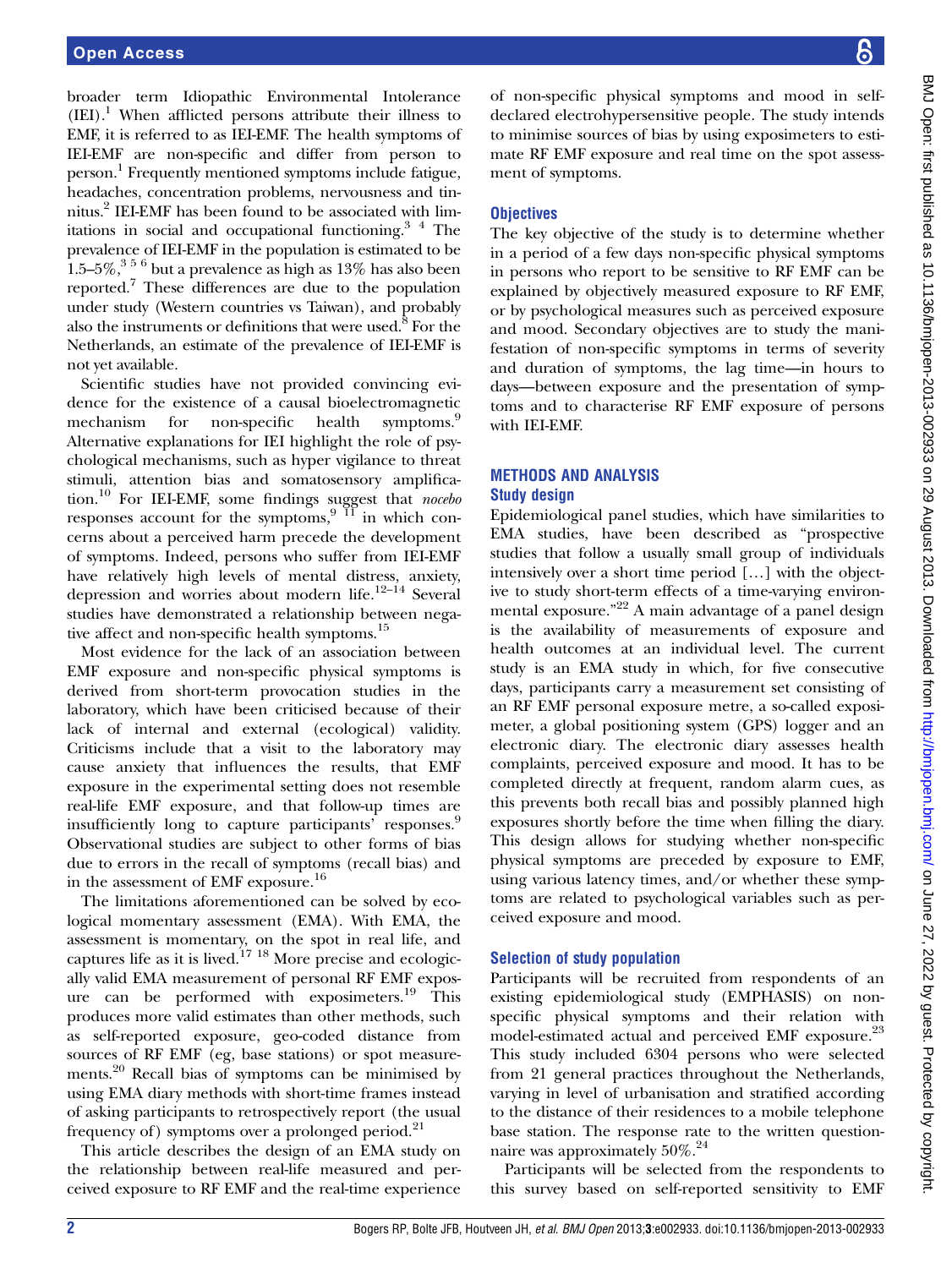measured with a five-point scale. People who indicated to fully or partly agree with the statement "I am sensitive to antennas and devices using wireless communication (eg, for radio, television, mobile phones, wireless internet, etc)" and who gave their consent to use their address to reapproach will be invited by post to participate in the study. All study materials (diaries, exposimeters and instructions) will be delivered at the participants' homes, where they will be orally instructed about the study procedures.

# Electronic diaries

Diary methods are considered suitable to examine selfreported events and experiences in their natural, spontaneous context. Benefits of diary methods are that bias in the recall of events and experiences is reduced because the time between the occurrence of an event or experience and its reporting is minimised.<sup>17</sup> Diary methods can appropriately address the research question of what the correlates and antecedents are of within-person variability in daily experiences.<sup>17</sup>

The current study will use electronic diaries. Advantages of electronic diaries include a higher participant compliance than paper and pencil diaries,<sup>25</sup> control of alarm cues and a detailed log file for compliance check.

For diary keeping we will use LG P-500 Optimus One smartphones running on Android 2.3. Because the study population will include persons with IEI-EMF, the phone operates in flight mode without a SIM card. A check of exposure to extremely low frequencies (Emdex Lite, Enertech Consultants, California, USA) and RF (EME Spy 121, Satimo, France) confirmed that the exposure from the smartphone was negligible, that is, below the detection limits.

Special software for the diaries was developed using Java (Android V.2.2 or higher). The diary programme is based on software written for Palm-OS personal digital assistants, which has been developed and used by Houtveen *et al.*<sup>26</sup> A sampling protocol with a mean interval of 2.5 h and random variation of ±30 min will be used that continues from awakening till bedtime. This sampling scheme leads to approximately 8 alarms per day (based on a 16 h awakening period). Diary prompting will only be disabled during sleep, initiated by a button on the smartphone. The smartphone can be used as a morning alarm, and prompting continues after awakening. All unused buttons are blocked. Alarms without response are repeated (maximum 3 times with 10 min time intervals). The alarm software generates a log-file containing alarm and response times to be used for determination of the compliance. The questionnaire can be launched by a start button that is visible for 5 min after prompting. All questions are forced-choice, and are displayed as sequential screens on the smartphone. Participants will not be allowed to leaf through the present or previous diaries. The volume of the

alarms is adjustable and there is the possibility to temporarily mute the alarm.

# Diary questionnaire

The diary questionnaire consists of 32 items. In the morning and evening, five and eight additional questions are included, respectively. According to guidelines for diary questions, the items are short, simply worded, and try to mimic the participants' internal dialogue, for example, 'at the moment, I suffer from headache'.

### General health status and non-specific physical symptoms

General health status will be assessed by using the first question from the RAND- $36.27$  Nine symptoms are selected that are most often reported by electro hypersensitive people according to studies in Switzerland<sup>2</sup> and a survey among members of the Dutch Electrohypersensitivity Foundation.28 These symptoms comprise fatigue, distressed/nervous/tense feeling, concentration problems, tinnitus, dizziness or light-headedness, painful joints or muscles, skin problems, problems with vision, hearing or smell. In addition, one question asks for the symptom that the participant usually experiences and that is not in the prespecified list. For all symptoms the momentary experience is assessed ('at this moment, …'). Response options range from 'not at all' to 'very much' on a five-point Likert response format with only the extremes labelled.

# Perceived exposure to (sources of ) RF EMF, noise and air pollution

Perceived exposure to RF EMF will be assessed both momentarily and for the interval between alarm cues, using the question 'At the moment/since the last alarm cue, I am exposed to radio frequent electromagnetic fields', with response options ranging from 'not at all' to 'very much' on a five-point scale with only the extremes labelled. Perceived exposure to specific sources of RF EMF is assessed by asking the participant to indicate which of the following sources mainly determined their exposure: mobile phone, DECT phone, WiFi, antennas for mobile telephony, radio or television masts, another source.

Momentary (but not for the interval between alarm cues) exposures to noise and air pollution are asked in a similar way.

# Environment

In order to interpret the readings of the exposimeter, participants will be asked to indicate the kind of environment they were in during the interval between alarm cues. The environments included are at home inside, at home outside, elsewhere inside, elsewhere outside, on the road (on foot, by bike, car or public transport), in the city centre or a shopping area, in a residential or built-up area but not the centre, outside the built-up area (eg, in a rural area or in nature). All participants already completed a detailed time-activity questionnaire on their general behaviour in the EMPHASIS study.<sup>23</sup>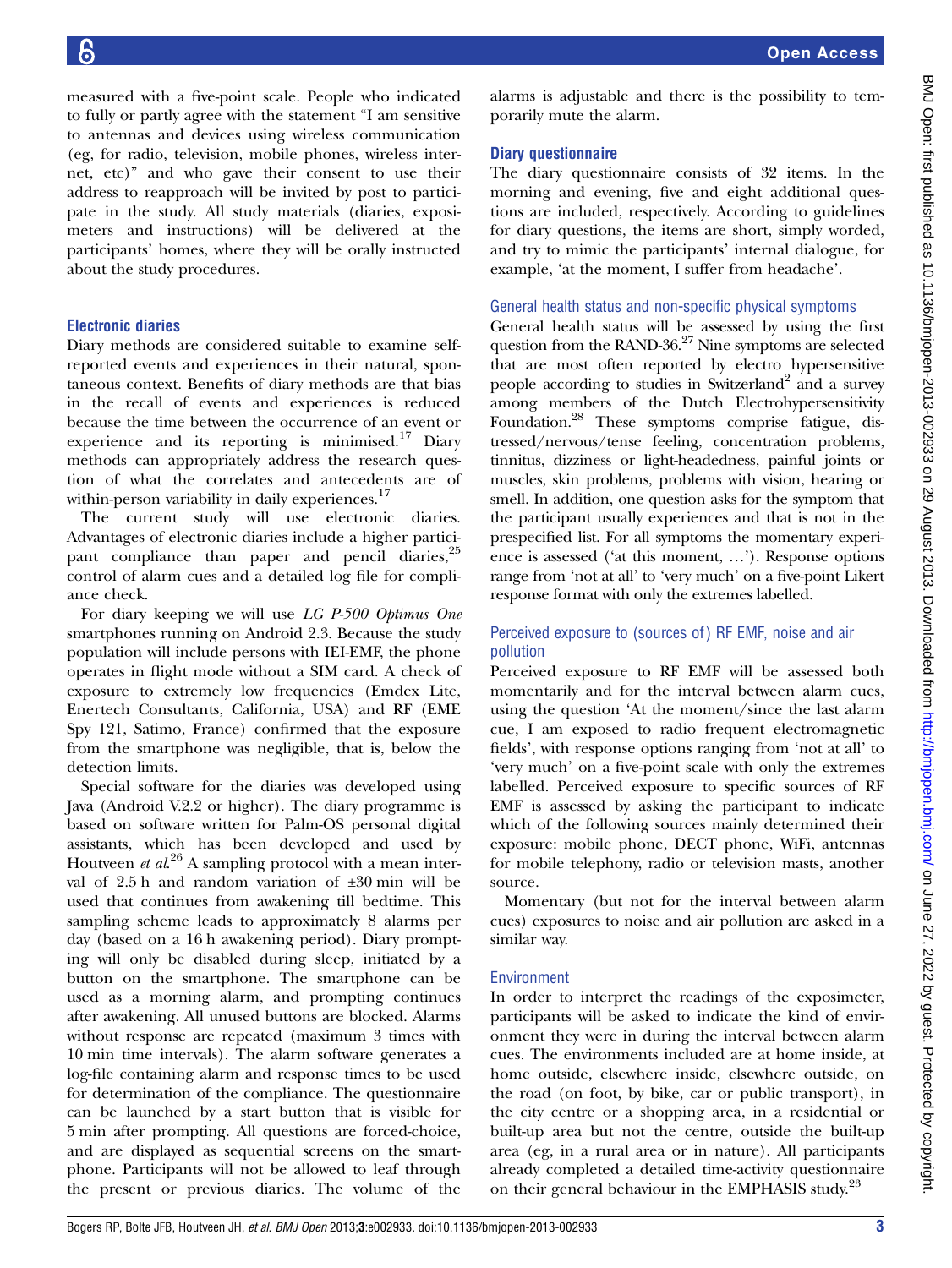# Self-reported use of mobile phone and DECT phone

Phone use will be estimated separately for mobile phones and DECT phones based on the question of how many minutes a person called in the interval between alarm cues: 1–5, 5–10, 10–20, 20–30, 30–60 or longer than 60 min. In addition, participants will be asked to register on a form their use of mobile and DECT phones.

### Mood

The Profile of Mood States<sup>29</sup> will be used to assess momentary (state) depression, vitality, anger and tension. Three items for each subscale will be used, as was carried out previously by Houtveen and van Doornen.<sup>30</sup> The selected items were as follows: (1) depression: unhappy, sad, hopeless; (2) vitality: active, energetic, lively; (3) anger: angry, annoyed, moody and (4) tension: tense, nervous, anxious. Each item can be rated using a five-point Likert response format ranging from 'not at all' to 'very much' with only the extremes labelled.

# Additional questions

After the morning alarm cue, the diary contains some questions about the duration and quality of sleep. Before the participants go to bed, questions are asked about use of medication to relieve their symptoms (mentioned in the diary), avoidance of sources of RF-EMF because of their symptoms, and whether the participants rested or took a nap during daytime.

#### Personal RF exposure assessment

Actual EMF exposure will be measured using EME-SPY 121 exposimeters (Satimo, Cortaboeuf, France) worn at the hip in a camera bag. As the maximum memory capacity of the exposimeter is 12 540 sampling intervals and the study will last for 120 h, the exposimeter will measure at an interval of 36 s. The exposimeters measure the RF electric field strength in 12 frequency bands used for communication and broadcasting (see online supplementary appendix 1). Before the exposimeters are employed in the study, they will be calibrated according to a previously described method, $^{19}$  modified in a way that the calibrations take place in an anechoic chamber instead of a Gigahertz Transverse Electromagnetic cell (GTEM).

The participants will be instructed to wear the exposimeters all day except during wet activities (eg, showering) and sports (to avoid damage due to shocks). During sleep, the exposimeters have to be placed adjacent to the bed within 50 cm from the head. The electronic diary contains an event button that can be used to indicate when the exposimeters are worn or taken off.

#### GPS logger

Participants will wear a GPS device at their left shoulder. The GPS logger geo-locates the personal RF EMF measurements and the data can be used to visualise the

participants' location and measured EMF exposure on a Google Earth map. $31^{32}$  This visualisation can be used to interpret and check the quality of the EMF measurements.

# Data analysis

Exposimeter data will be aggregated either over fixed time intervals or over intervals between random alarm cues, and for each interval the time weighted average, peak exposure, exposure above a certain threshold and rate of change can be calculated for all frequency bands separately and combined. The relationship of actual and perceived EMF exposure with non-specific physical symptoms will be analysed using multilevel regression analysis. The within-participant repeated measurements of actual and perceived EMF exposure and mood will be the firstlevel variables, which will be modelled as fixed effects; the second level will be the individuals and will be modelled as random effects. As time (hour of the day) is associated with symptom occurrence and severity (eg, for fatigue), this will be included in the model using a sinus-cosinus 24 h function to account for the diurnal pattern. Unique contributions of the various explanatory variables will be estimated in multivariate models, in which an intercept, 24 h time function, actual EMF exposure, perceived EMF exposure and mood will be included. Time-shift models with different lag times will be used to gain insight into the time delay between exposure and mood and the occurrence of symptoms. The time window of 5 days should be sufficient to capture the potential participants' response to EMF exposure, based on reported latencies between exposure and symptoms.<sup>2</sup>

A multilevel power analysis was performed to calculate the strength of the association between perceived EMF exposure and non-specific physical symptoms that could be detected with the repeated measurements multilevel analysis in a sample of 60 volunteers with each 40 (5 days with 8 measurements) observations. A significance level of 5% and a power of 80% were used. This method based on simulations has been described previously.33 No such calculation was made for actual EMF exposure because most evidence points towards the absence of an association with non-specific physical symptoms.

Input parameters for the power analysis came from a pilot study of four (not electrohypersensitive) master students (2 men and 2 women) who completed the diary questions for 2 weeks (unpublished data, National Institute for Public Health and the Environment 2012). Figure 1 illustrates how the power of the statistical analysis differs according to the magnitude of the regression coefficient. It can be seen that at a power of 80%, the detectable regression coefficient is slightly over 1.5, which corresponds to an increase of 1.5 on the sum of 10 symptoms (range 0–40) at an increase of 1 in perceived exposure (range 0–4)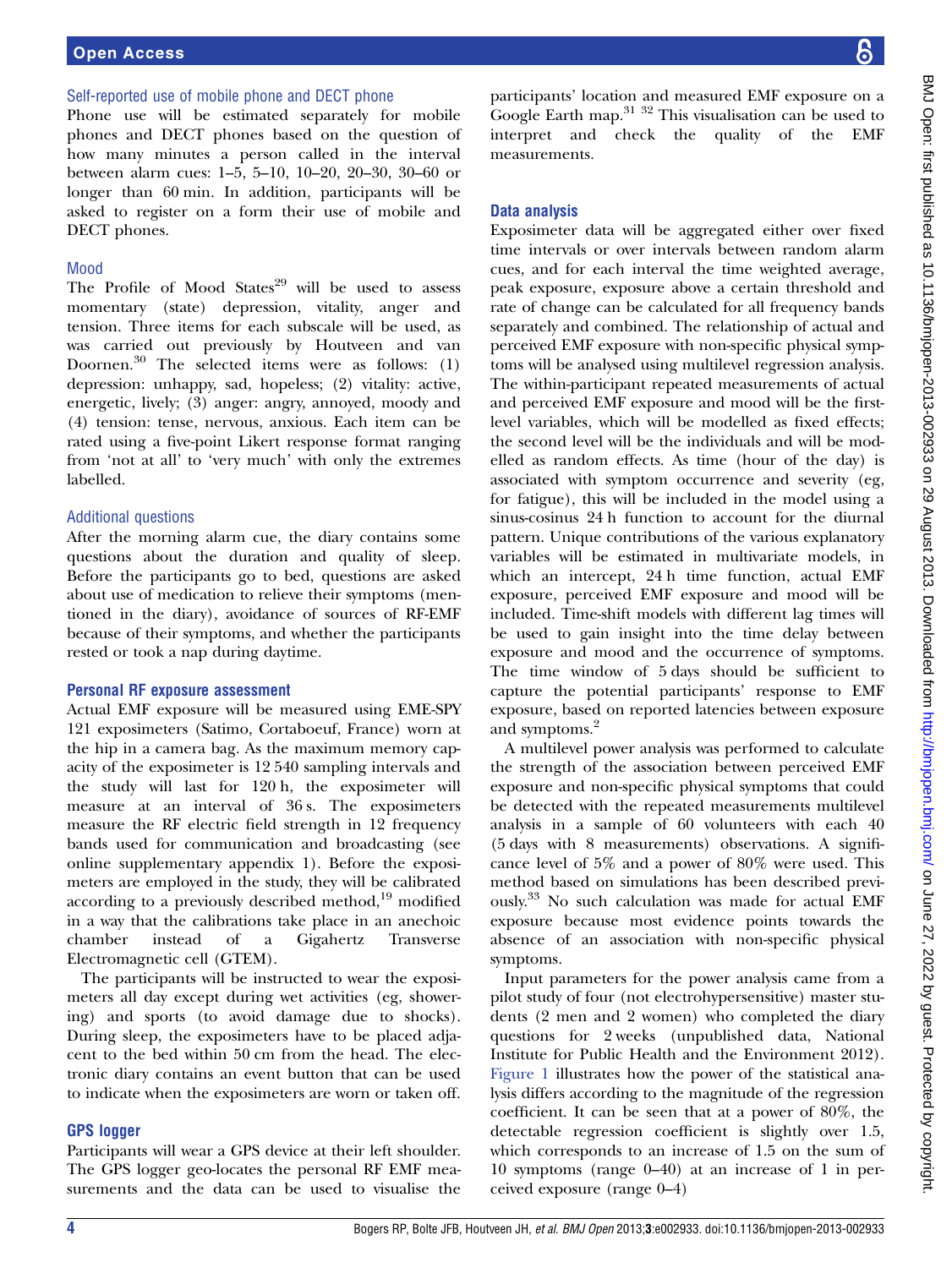



Figure 1 Power of the repeated measurements multilevel regression analysis as a function of the magnitude of the regression coefficient, n=60 persons with 40 repeated measurements.

#### ETHICS AND DISSEMINATION

A formal written inquiry, including a detailed description of the study protocol, was made at the Medical Ethics Committee of the University Medical Centre Utrecht to verify whether the study protocol should be tested within the framework of the Dutch Medical Research Involving Human Subjects Act. A formal advice was received in which the Committee indicated that the study was exempt from having to pass the full ethics testing procedure. Handling of personal data will comply with the Personal Data Protection Act (in Dutch: Wet bescherming persoonsgegevens (Wbp)). After removal of the identifying information, data will be stored on a part of the institute's server with limited access by specified employees.

Results of the study will be offered for publication in the international peer-reviewed literature and presented at (international) conferences. Further, results will be disseminated at a national level at meetings organised by The Netherlands Organisation for Health Research and Development (ZonMw). At these meetings representatives of IEI-EMF patient groups will also be reached.

#### **DISCUSSION**

The EMA design of this study is innovative as it combines actual exposure measurements with momentarymeasured health symptoms. The design aims to circumvent important limitations of previous studies into IEI-EMF, which can be summarised as biased recall of health outcomes, poor characterisation of individual exposure to EMF and experimental exposure conditions that substantially differ from the real-life situation (ie, low ecological validity). Another potential strength of the study is the simultaneous assessment of actual and perceived EMF exposure. In the multilevel regression analysis, independent contributions of these two types of exposure can be estimated, an approach similar to the EMPHASIS study. $23$  With respect to recall bias, it has been shown that especially in people with high levels of

non-specific physical symptoms, less symptoms are reported when using momentary assessment methods compared with retrospective methods.<sup>34</sup> Since persons with IEI-EMF typically report more symptoms than the general population,<sup>35</sup> a symptom diary is more suitable to obtain a valid estimate than asking to report the usual or average number of symptoms retrospectively.

Regarding the EMA measurement of exposure, exposimeters are the method of choice to measure personal exposure compared with spot measurements, selfestimated exposure and exposure prediction models.<sup>20</sup> Nevertheless, measurements of exposimeters also have their own limitations and are not always free of bias. To obtain valid measurements, it is important that the participants receive clear and standardised instructions about how to wear the metres. In this way, measurements by different participants will be harmonised and more comparable.<sup>19</sup> Exposure from mobile phone use by the participants themselves will not be measured properly by the exposimeter because the exposimeters are designed to measure the far EMF field, that is, exposure from EMF sources further away. In the near field, the exposimeters are unable to correctly measure the exposure, resulting in overestimations or 'clipping' in which the maximum measurement value of  $10 \text{ V/m}$  is registered. Therefore, mobile phone use during each 2.5 h interval between alarm cues is asked for in the diaries (although we are aware of the recall bias in the estimates of self-reported phone use) and participants are requested to register their use of mobile and DECT phones.

Another strength of using individual-level exposure and outcome data is that confounding by factors that remain stable over time is reduced because withinparticipant variation in exposure and manifestation of health symptoms are of primary interest. Thus, the analyses do not require adjustment for personal characteristics such as demographic factors and psychological traits. However, to detect possible interaction effects, for example, different associations in men and women, personal characteristics have to be taken into account. The multilevel regression analysis allows for such an investigation of cross-level interactions. As the study population may be a mix of 'truly' electrosensitive individuals and individuals in whom psychological mechanisms account for their symptoms, we will explore the applicability of statistical methods to study associations that differ between individuals (vector autoregressive models $^{36}$ ).

Time-varying factors associated with EMF exposure<sup>32</sup> that potentially affect symptom occurrence also need to be accounted for. Avoidance of EMF exposure after symptoms begin to develop is such a factor (which is asked for in the diary). Time-varying factors associated with symptoms but not with EMF exposure are no confounders, but can obscure relationships between exposure and symptoms. This is the reason a question about the use of medication to relieve symptoms and rest/ sleep during the day is included in the diary questionnaire.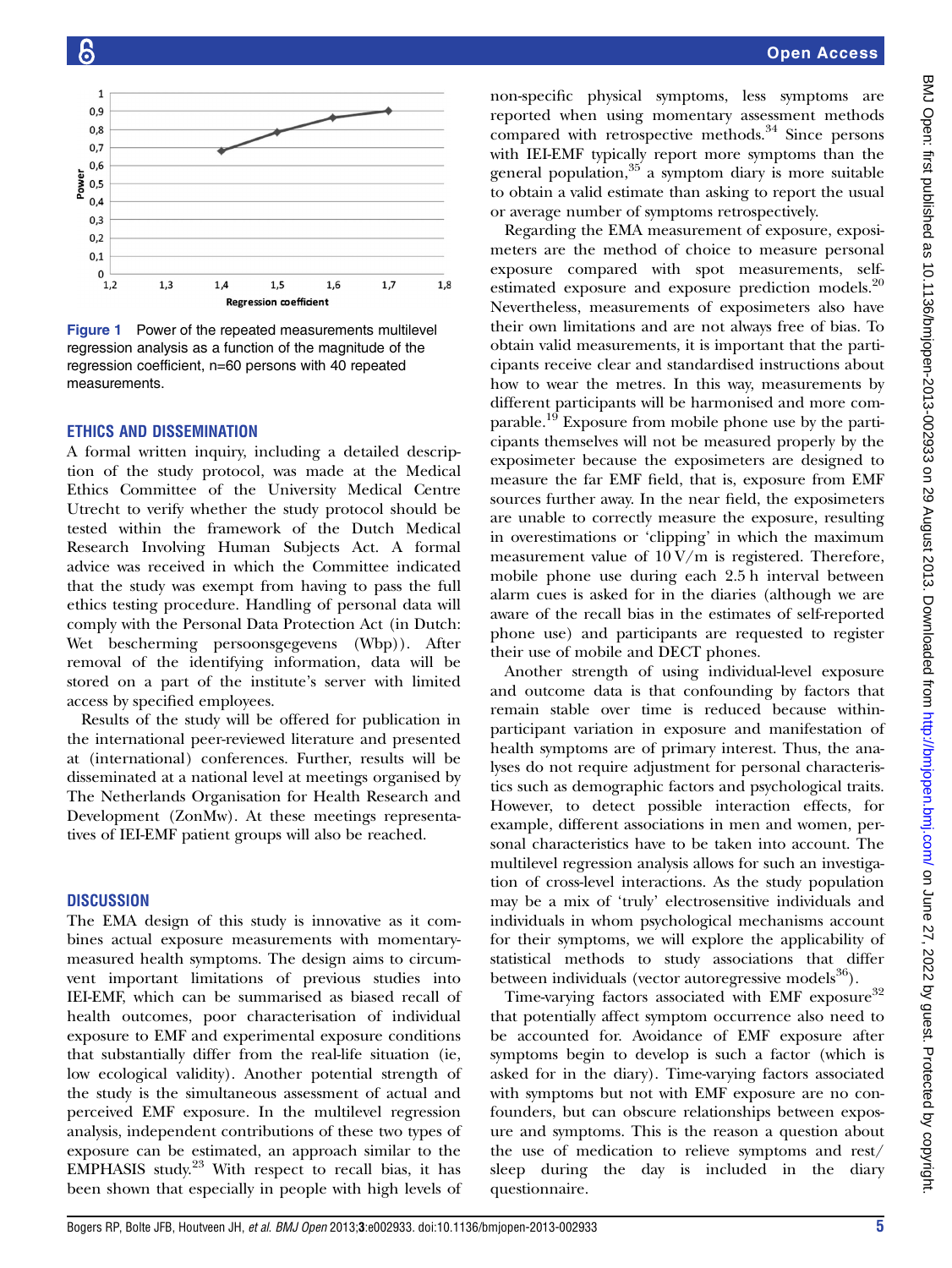There are also limitations to the described study. Although the external (ecological) validity of the design is high, compared with double-blind trials such as provocation studies in the laboratory, the internal validity is lower. Further, the study involves relatively high costs in terms of the necessary equipment and work. The exposimeters are expensive and vulnerable to physical damage, and the electronic diaries are also costly compared with traditional paper and pencil diaries. Also, the programming of the diary software is very time consuming. As a result, only a limited number of participants can be included in the study. The burden for participants is quite high, since they have to carry the exposimeters and GPS loggers with them and are interrupted by the diary alarm cues several times a day. It is expected that only highly motivated persons will participate, but because the study is not intended to examine a representative sample of the population this is not considered a problem. Compliance to the study protocol may be difficult for some participants because they may find wearing the exposimeter awkward. As a result of participation in the study, the participants' attention to EMF exposure and physical symptoms may increase (reactivity). It can in principle not be excluded that the data are manipulated by placing the metres adjacent to a (assumed) source of EMF before an alarm cue is expected. To minimise the chance of such anticipation effects, the alarms are programmed at random intervals. Further, unusual exposure patterns can be checked for, although high and prolonged exposure peaks can be real and do not have to result from anticipation effects.

In the statistical analysis, false-positive associations due to multiple testing may arise. For EMF exposure, there is information about 12 frequency bands, which can be analysed separately and combined. Possible exposure metrics include time-weighted average, peak exposure, rate of change and exposure above a certain threshold. Since no biological mechanism is known that explains how EMF can affect health, in theory each combination of almost 50 combinations of frequency and exposure metrics can be relevant. To take into account the possibility of false-positive associations, the expected proportion of falsely rejected hypotheses will be controlled using a sequential Bonferroni-type procedure described by Benjamini and Hochberg.<sup>37</sup> If associations with symptoms are detected, it is necessary to replicate the results to exclude chance findings. Also, it should be noted that significant relationships between RF-EMF exposure and symptoms not necessarily have to be causal relationships.

An issue that deserves attention is the selection of the study population. Since no objective diagnostic tool for IEI-EMF exists, the only selection criterion for inclusion in the study is self-reported sensitivity to RF EMF. No further selection will be made based on the occurrence of nonspecific physical symptoms as this is the outcome variable of the study. Also, no exclusions will be made based on psychological variables. The reason for this is that IEI-EMF often goes together with psychological problems, such as

BMJ Open: first published as 10.1136/bmjopen-2013-002933 on 29 August 2013. Downloaded from http://bmjopen.bmj.com/ on June 27, 2022 by guest. Protected by copyright BMJ Open: first published as 10.1136/bmjopen-2013-002933 on 29 August 2013. Downloaded from <http://bmjopen.bmj.com/> on June 27, 2022 by guest. Protected by copyright.

depression and anxiety, $12$  and especially in the most sensitive psychiatric morbidity has been reported to be high.<sup>7</sup> Therefore, by excluding persons based on psychological characteristics the study population of interest may be missed. Somatic (chronic) diseases will not be excluded either, as a considerable part of persons having IEI-EMF suffer from chronic diseases, $35$  and at this stage it is not possible to decide on theoretical grounds which medical conditions should be included or excluded.

A control group is not deemed necessary, since in the longitudinal study design each participant acts as their own control. Moreover, if there are associations between RF EMF exposure and symptoms, this will be most likely in persons who report to be sensitive to RF EMF, and statistical power will be enhanced by focusing on this group. A limiting factor of this approach is that we cannot verify if persons with IEI-EMF are more sensitive to EMF than controls.

In summary, this is the first time that actual and perceived exposure and possibly explanatory variables are combined to such extent in an IEI-EMF sample. The main strengths of the study described in this article are an accurate assessment of EMF exposure and non-specific physical symptoms using an EMA methodology, and elimination of confounding by personal characteristics as a result of the within-person design. The methodological issues aforementioned will be accounted for and limited as much as possible in the conduct of the study as well as the analysis and interpretation of its outcomes.

Contributors RPB conceived the study, participated in its design and coordination, and drafted the manuscript. JFBB, JHH, RTvS, CAMS and CB participated in the study design and helped to revise the manuscript critically for important intellectual content. EL conceived the study, participated in the study design and helped to revise the manuscript critically for important intellectual content. MA programmed the electronic diary software and helped to revise the manuscript critically for important intellectual content. IvK participated in the study design, permitted access to the EMPHASIS dataset and helped to revise the manuscript critically for important intellectual content. All authors read and approved the final manuscript.

Funding This work is financially supported by The Netherlands Organisation for Health Research and Development (ZonMw), grant number 85600005.

Competing interests None.

Ethics approval University Medical Centre Utrecht.

Provenance and peer review Not commissioned; externally peer reviewed.

**Open Access** This is an Open Access article distributed in accordance with the Creative Commons Attribution Non Commercial (CC BY-NC 3.0) license, which permits others to distribute, remix, adapt, build upon this work noncommercially, and license their derivative works on different terms, provided the original work is properly cited and the use is non-commercial. See: [http://](http://creativecommons.org/licenses/by-nc/3.0/) [creativecommons.org/licenses/by-nc/3.0/](http://creativecommons.org/licenses/by-nc/3.0/)

#### **REFERENCES**

- 1. World Health Organization. Electromagnetic hypersensitivity. WHO factsheet no. 296. World Health Organization, 2005.
- Röösli M, Moser M, Baldinini Y, et al. Symptoms of ill health ascribed to electromagnetic field exposure—a questionnaire survey. Int J Hyg Environ Health 2004;207:141–50.
- 3. Hillert L, Berglind N, Arnetz BB, et al. Prevalence of self-reported hypersensitivity to electric or magnetic fields in a population-based questionnaire survey. Scand J Work Environ Health 2002;28:33–41.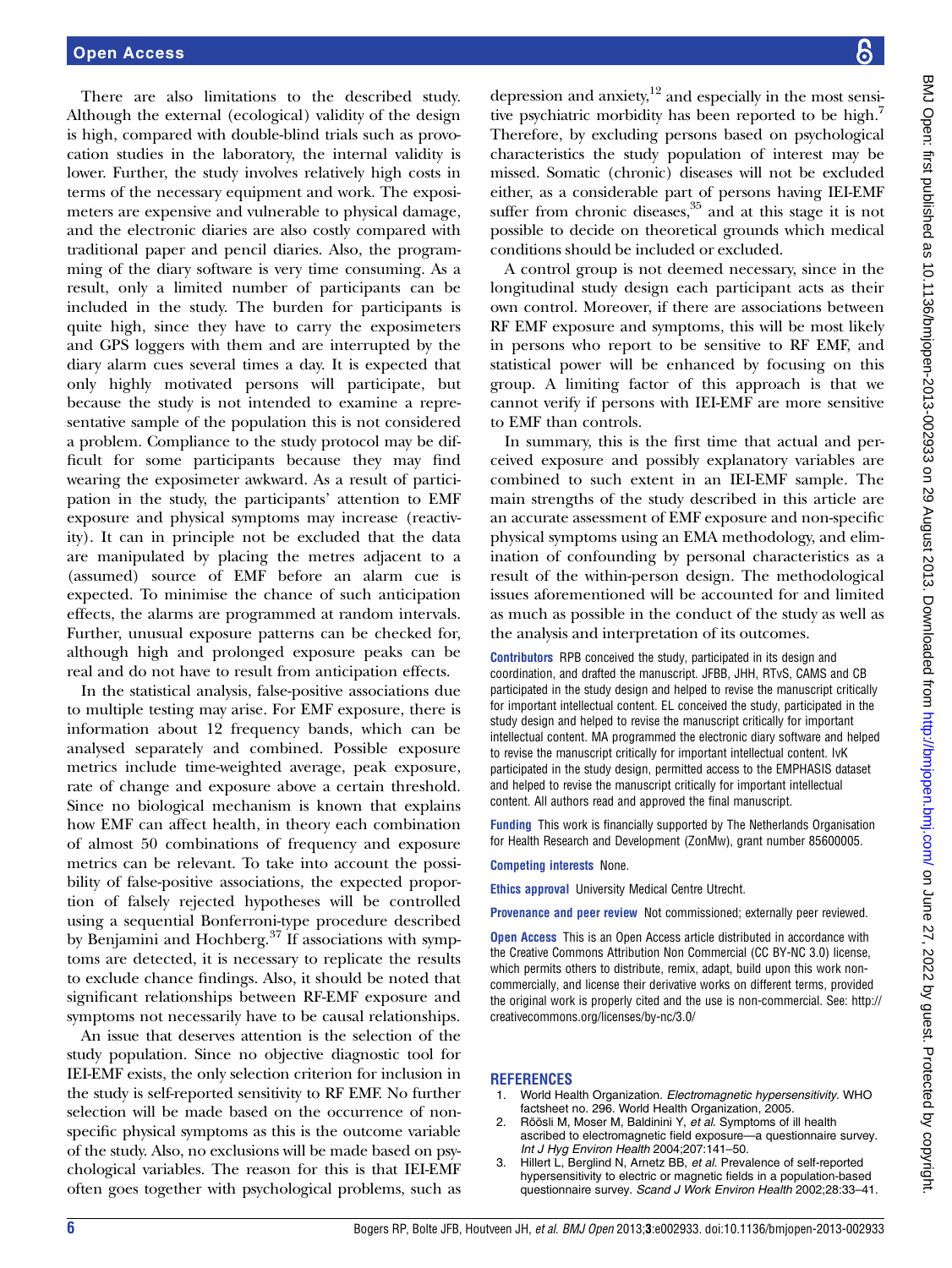# Open Access

- 4. Kato Y, Johansson O. Reported functional impairments of electrohypersensitive Japanese: a questionnaire survey. Pathophysiology 2012;19:95–100. doi:10.1016/j. pathophys.2012.02.002
- 5. Levallois P, Neutra R, Lee G, et al. Study of self-reported hypersensitivity to electromagnetic fields in California. Environ Health Perspect 2002;110(Suppl 4):619–23.
- 6. Schreier N, Huss A, Roosli M. The prevalence of symptoms attributed to electromagnetic field exposure: a cross-sectional representative survey in Switzerland. Soz Praventivmed 2006;51:202–9.
- 7. Meg Tseng MC, Lin YP, Cheng TJ. Prevalence and psychiatric comorbidity of self-reported electromagnetic field sensitivity in Taiwan: a population-based study. J Formos Med Assoc 2011;110:634–41.
- 8. Baliatsas C, Van Kamp I, et al. Idiopathic environmental intolerance attributed to electromagnetic fields (IEI-EMF): a systematic review of identifying criteria. BMC Public Health 2012;12:643.
- 9. Rubin GJ, Nieto-Hernandez R, Wessely S. Idiopathic environmental intolerance attributed to electromagnetic fields (formerly 'electromagnetic hypersensitivity'): an updated systematic review of provocation studies. Bioelectromagnetics 2010;31:1–11.
- 10. Hausteiner C, Bornschein S, Zilker T, et al. Dysfunctional cognitions in idiopathic environmental intolerances (IEI)—an integrative psychiatric perspective. Toxicol Lett 2007;171:1–9.
- 11. Röösli M. Radiofrequency electromagnetic field exposure and non-specific symptoms of ill health: a systematic review. Environ Res 2008;107:277–87.
- 12. Johansson A, Nordin S, Heiden M, et al. Symptoms, personality traits, and stress in people with mobile phone-related symptoms and electromagnetic hypersensitivity. J Psychosom Res 2010;68:37–45.
- 13. Osterberg K, Persson R, Karlson B, et al. Personality, mental distress, and subjective health complaints among persons with environmental annoyance. Hum Exp Toxicol 2007;26:231–41.
- 14. Rubin GJ, Cleare AJ, Wessely S. Psychological factors associated with self-reported sensitivity to mobile phones. J Psychosom Res 2008;64:1–9. discussion 11–12.
- 15. Watson D, Pennebaker JW. Health complaints, stress, and distress: exploring the central role of negative affectivity. Psychol Rev 1989;96:234–54.
- 16. Roosli M, Hug K. Wireless communication fields and non-specific symptoms of ill health: a literature review. Wien Med Wochenschr 2011;161:240–50.
- 17. Bolger N, Davis A, Rafaeli E. Diary methods: capturing life as it is lived. Annu Rev Psychol 2003;54:579–616.
- 18. Shiffman S, Stone AA, Hufford MR. Ecological momentary assessment. Annu Rev Clin Psychol 2008;4:1–32.
- 19. Bolte JF, van der Zande G, Kamer J. Calibration and uncertainties in personal exposure measurements of radiofrequency electromagnetic fields. Bioelectromagnetics 2011;32:652–63.
- 20. Frei P, Mohler E, Burgi A, et al. Classification of personal exposure to radio frequency electromagnetic fields (RF-EMF) for epidemiological research: evaluation of different exposure assessment methods. Environ Int 2010;36:714–20.
- 21. Stone AA, Schwartz JE, Broderick JE, et al. Variability of momentary pain predicts recall of weekly pain: a consequence of the peak (or salience) memory heuristic. Pers Soc Psychol Bull 2005;31:1340-6.
- 22. Baker D. Nieuwenhuijsen MJ. Environmental epidemiology. Study methods and application. New York: Oxford University Press, 2008.
- 23. Van Kamp I. Project: Non-specific physical symptoms in relation to the actual and perceived exposure to EMF and the underlying mechanisms; a multidisciplinary approach. [http://www.zonmw.nl/nl/](http://www.zonmw.nl/nl/projecten/project-detail/non-specific-physical-symptoms-in-relation-to-the-actual-and-perceived-exposure-to-emf-and-the-under/samenvatting/) [projecten/project-detail/non-specific-physical-symptoms-in-relation](http://www.zonmw.nl/nl/projecten/project-detail/non-specific-physical-symptoms-in-relation-to-the-actual-and-perceived-exposure-to-emf-and-the-under/samenvatting/)[to-the-actual-and-perceived-exposure-to-emf-and-the-under/](http://www.zonmw.nl/nl/projecten/project-detail/non-specific-physical-symptoms-in-relation-to-the-actual-and-perceived-exposure-to-emf-and-the-under/samenvatting/) [samenvatting/](http://www.zonmw.nl/nl/projecten/project-detail/non-specific-physical-symptoms-in-relation-to-the-actual-and-perceived-exposure-to-emf-and-the-under/samenvatting/) (accessed Mar 2013).
- 24. Baliatsas C, Van Kamp I, Yzermans J, et al. Non-specific physical symptoms (NSPS) and electromagnetic field (EMF) exposure: the role of perceived environmental sensitivity. Psychol Health 2011;26 (Suppl 2):6–72.
- 25. Stone AA, Shiffman S, Schwartz JE, et al. Patient non-compliance with paper diaries. BMJ 2002;324:1193–4.
- 26. Houtveen JH, Hamaker EL, Van Doornen LJ. Using multilevel path analysis in analyzing 24-h ambulatory physiological recordings applied to medically unexplained symptoms. Psychophysiology 2010;47:570–8.
- 27. Van der Zee KI, Sanderman R. Het meten van de algemene gezondheidstoestand met de RAND-36: een handleiding. Tweede herziene druk. Groningen: UMCG / Rijksuniversiteit Groningen, Research Institute SHARE 2012.
- 28. Schooneveld H, Kuiper J. Electrohypersensitivity (EHS) in the Netherlands. A Questionnaire survey. 2nd graphical edition. 2008. [http://www.stichtingehs.nl/images/stories/EHS/ehs\\_in\\_the\\_](http://www.stichtingehs.nl/images/stories/EHS/ehs_in_the_netherlands_2008.pdf) [netherlands\\_2008.pdf](http://www.stichtingehs.nl/images/stories/EHS/ehs_in_the_netherlands_2008.pdf)
- 29. Wald FD, Mellenbergh GJ. De verkorte versie van de Nederlandse vertaling van de Profile of Mood States (POMS)/the shortened version of the Dutch translation of the Profile of Mood States (POMS). Ned Tijdschr Psycholog Grensgebieden 1990;45:86–90.
- 30. Houtveen JH, van Doornen LJ. Medically unexplained symptoms and between-group differences in 24-h ambulatory recording of stress physiology. Biol Psychol 2007;76:239-49.
- 31. Roosli M, Frei P, Bolte J, et al. Conduct of a personal radiofrequency electromagnetic field measurement study: proposed study protocol. Environ Health 2010;9:23.
- 32. Bolte JF, Eikelboom T. Personal radiofrequency electromagnetic field measurements in the Netherlands: exposure level and variability for everyday activities, times of day and types of area. Environ Int 2012;48:133–42.
- Gelman A, Hill J. Multilevel power calculation using fake-data simulation. Data analysis using regression and multilevel/hierarchical models. New York: Cambridge University Press, 2007.
- 34. Houtveen JH, Oei NY. Recall bias in reporting medically unexplained symptoms comes from semantic memory. J Psychosom Res 2007;62:277–82.
- 35. Eltiti S, Wallace D, Zougkou K, et al. Development and evaluation of the electromagnetic hypersensitivity questionnaire. Bioelectromagnetics 2007;28:137–51.
- 36. Rosmalen JG, Wenting AM, Roest AM, et al. Revealing causal heterogeneity using time series analysis of ambulatory assessments: application to the association between depression and physical activity after myocardial infarction. Psychosom Med 2012;74:377–86.
- 37. Benjamini Y, Hochberg Y. Controlling the false discovery rate: a practical and powerful approach to multiple testing. J R Statist Soc B 1995;57:289–300.